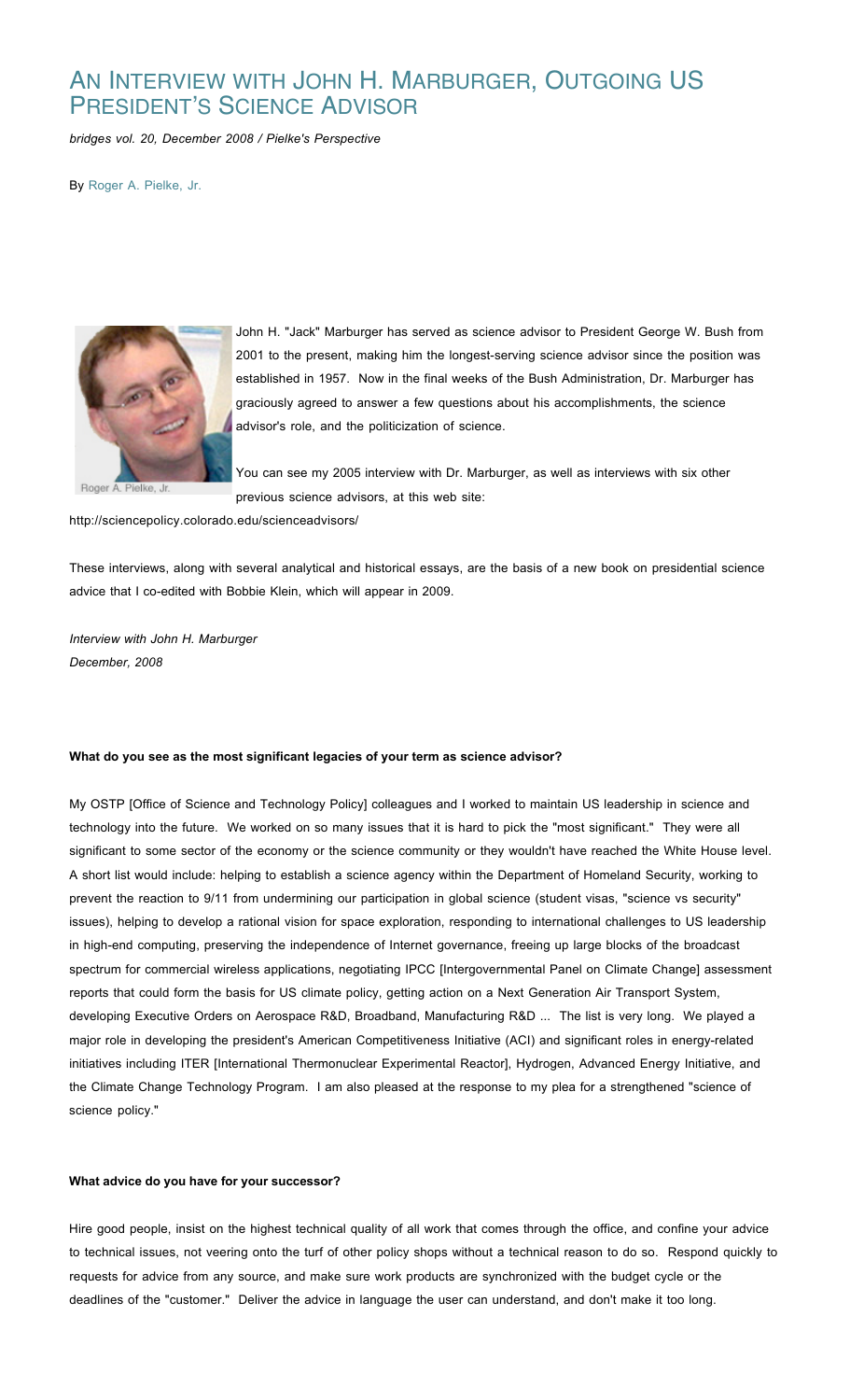### **What advice do you have for the US scientific community for interacting with the highest levels of government?**

Only a few scientists are likely ever to interact with "the highest levels of government," and what is most effective depends on whom you interact with and what the topic is. I recommend reading some good books on the subject of science advice, my favorites being Bruce L.R. Smith's *The Advisers: Scientists in the Policy Process*, and Dan Greenberg's *Science, Money, and Politics: Political Triumph and Ethical Erosion*. I also recommend Aaron Wildavsky's The *Politics of the Budgetary Process*. Recently I recommended your book, The Honest Broker, to an audience of scientists. Its academic style makes it harder to read than the others, but it has important ideas that scientists should know about. Scientists are most effective as members of advisory committees, and least effective when they engage in electoral politics. In between these roles is a wide spectrum of behaviors that diminish in impact in proportion to their increasing distance from technical expertise.

## **What do you see as the outcome of the battles over the "politicization of science" that took place during the past eight years?**

I think these "battles" had very little long-term significance. A more serious problem is the exploitation of science by anyone and everyone who has something to sell, whether it's a product, a program, or a point of view. Everyone wants their argument to be backed up by "science," so we see marketing or advocacy language that redefines issues to look like science issues whether they are or not. Your book describes this phenomenon in a political context, but it's really a marketing strategy that applies to all kinds of products.

## **One of your important legacies is the creation of an initiative on the Science of Science Policy. What are your hopes for its continued development and role in science policy decision making?**

My vision for the science of science policy is that it might become an academic field of study with its own status within the social sciences, complete with degree programs, endowed chairs, journals, conferences, and an accumulating literature. The idea is to provide a much stronger empirically oriented context of theory and data for science policy making. The field would produce both scholars and practitioners who would help make new tools and findings available to decision makers, raise the quality of science policy discussions, and narrow options for prioritization. Policy makers in public health, finance, labor, and other economic fields seem to have a much richer context for supporting decisions in their fields than science policy makers do. Given how much our society spends on research and development, science and technology decision makers deserve similar support. Existing science policy studies tend to be *ad hoc*, non-cumulative, and weak on empirical validation. Part of this is owing to lack of data and accepted theoretical structures, and these are missing because of the small community of science policy makers it serves and the expense of defining and gathering the needed data. There has not been a strong "market pull" for improved science policy tools. I think the market is there and growing, and new information technology capabilities make this a good time to build new tools. I say more about this in an OECD [Organization for Economic Cooperation and Development] publication, *Science, Technology and Innovation Indicators in a Changing World: Responding to Policy Needs* (OECD Publishing (2007); Chapter 2: "The Science of Science and Innovation Policy," page 27).

#### **What do you hope to see in future international collaborations on science and technology policy?**

Today's major economies are "globalized," and they have a strong technology component. Consequently, science and technology policy - usually coupled with "innovation policy" - has become more important in international affairs. Policies on technical workforce development, for example, cannot ignore the global mobility of work and workers. Empirically validated policies, therefore, require comparable data from many different nations. That cannot be achieved without strong international collaboration on data definitions. The OECD can play an important role in encouraging such collaboration, and in promulgating best practice. Their success depends on a larger activity where scholars from different countries